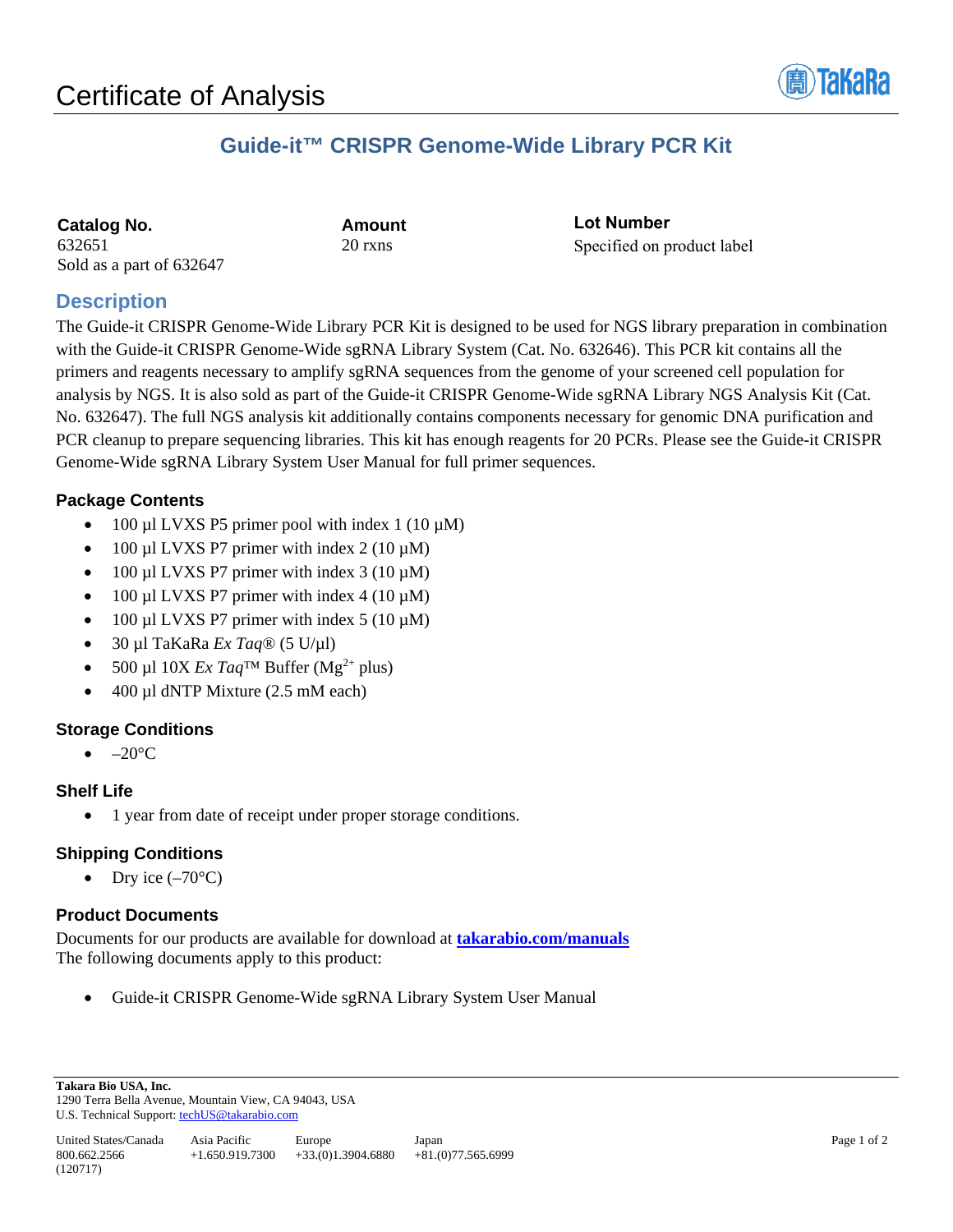# Certificate of Analysis Cat. No. 632651

Guide-it CRISPR Genome-Wide Library PCR Kit Sold as a part of 632647

## **Quality Control Data**

**Primers:** All primers were PAGE purified and analyzed by ESI-MS.

*Ex Taq* **PCR test:** Efficiency of this product was confirmed by PCR using λ DNA (amplified fragments: 20 kb, 28 kb, and 35 kb) and human genomic DNA (amplified fragment: 17.5 kb) as templates.

It is certified that this product meets the above specifications, as reviewed and approved by the Quality Department.